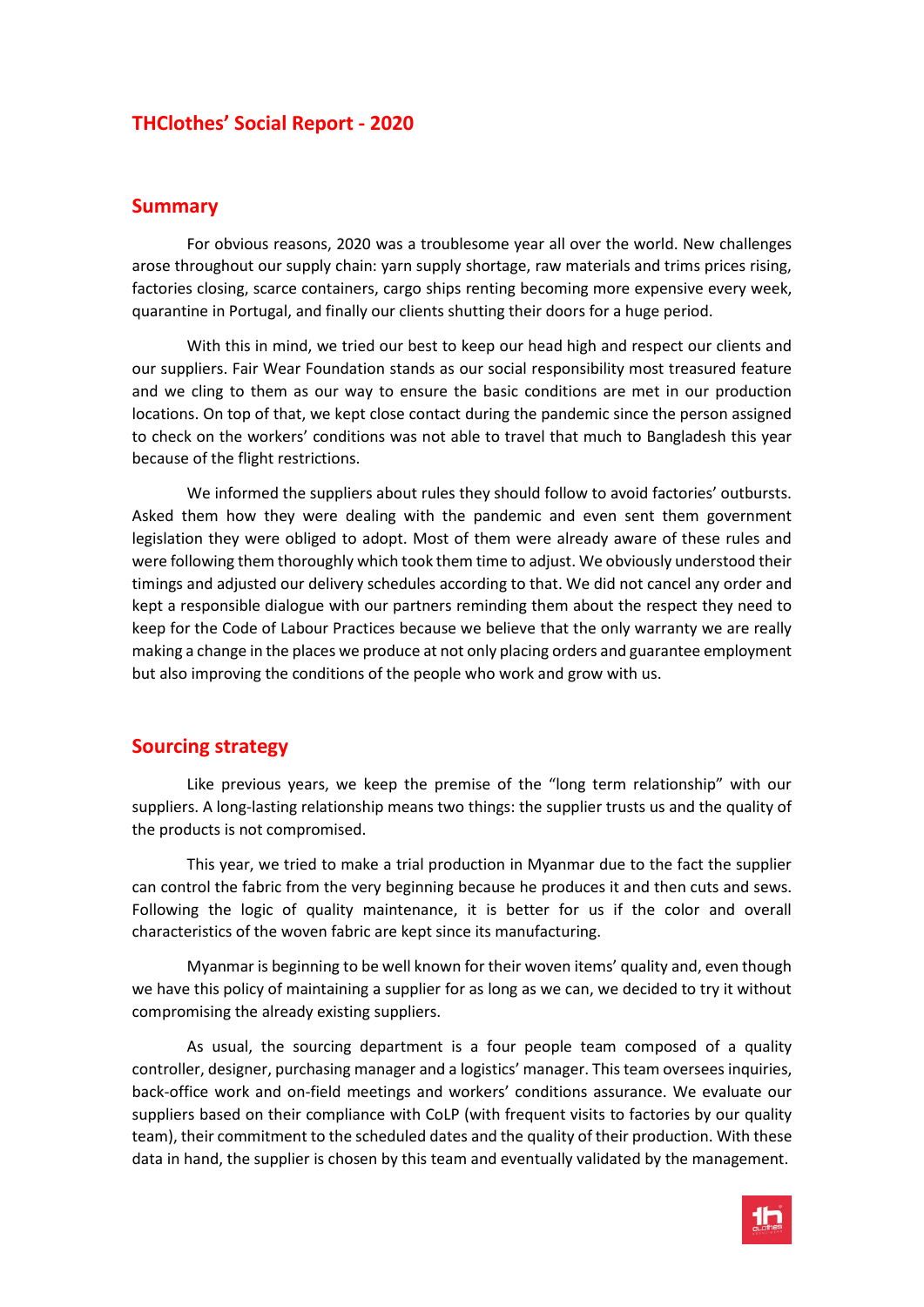We organize our production schedules considering 3 key aspects:

- The high and low seasons of the factories. Having a year-plan production and a fixed catalog (not releasing 2-4 collections a year) allows us to not overwhelm our suppliers when they have the most work. This is important for avoiding extra hours and overwork. When they have little work for other customers, they can have our orders done.
- Booked large quantities from our main customers. Before the year ends, we inquiry our European distributers on how much are they planning to buy for the upcoming year allowing us to guarantee these quantities for the year order planning.
- The suppliers proposed dates. We always ask the suppliers when they are planning to deliver a determined order. We take that date into account and we accept any justified delays.

The process of selecting new suppliers remained the same as previous years with the inspection performed by our team and the talks with the counterpart before placing a trial order but we took some extra care when selecting this year's new supplier. The potential supplier is also informed about Fair Wear Foundation and the Code of Labour Practices and is sent the questionnaire for filling.

Working with Myanmar is particularly challenging especially if we take into account the most recent events. So, we considered all the information provided by Fair Wear Foundation in their Country Study and identified the main risks. We also visited other sources of information like the International Labour Organization, Clean Clothes Campaign, the UN-ACT, etc.

After getting in touch with the supplier and having these threats identified we performed the first inspection in 2019 taking into account our regular workers' conditions' assurance checklist, plus a closer control on potential child labour, misogyny, union or overtime.

We want to diminish our tail but the only way to start a good relationship is to place a smaller order and then, day by day, increasing the orders until the supplier leaves the "tail" category, and we thought it would be a good opportunity to add a competitive and good quality supplier.

If the supplier maintains respect for the Code of Labour Practices and the scheduled dates for delivering the order it should not have any penalty in their evaluation as a supplier. Of course, the price and goods' quality are also considered. All the criteria are controlled by the purchasing department, as well as logistics, product development and quality departments both by talks with the suppliers and inspections *in loco*.

## **Coherent system for monitoring and remediation**

The system for monitoring the factories is based on the regular visits to the factories themselves by us. It is important to guarantee the factory is not only safe during a third party's inspection but with this regular analysis on the factory level, we have the full scope of their commitment to the Code of Labour Practices (CoLP). For establishing this monitoring program,

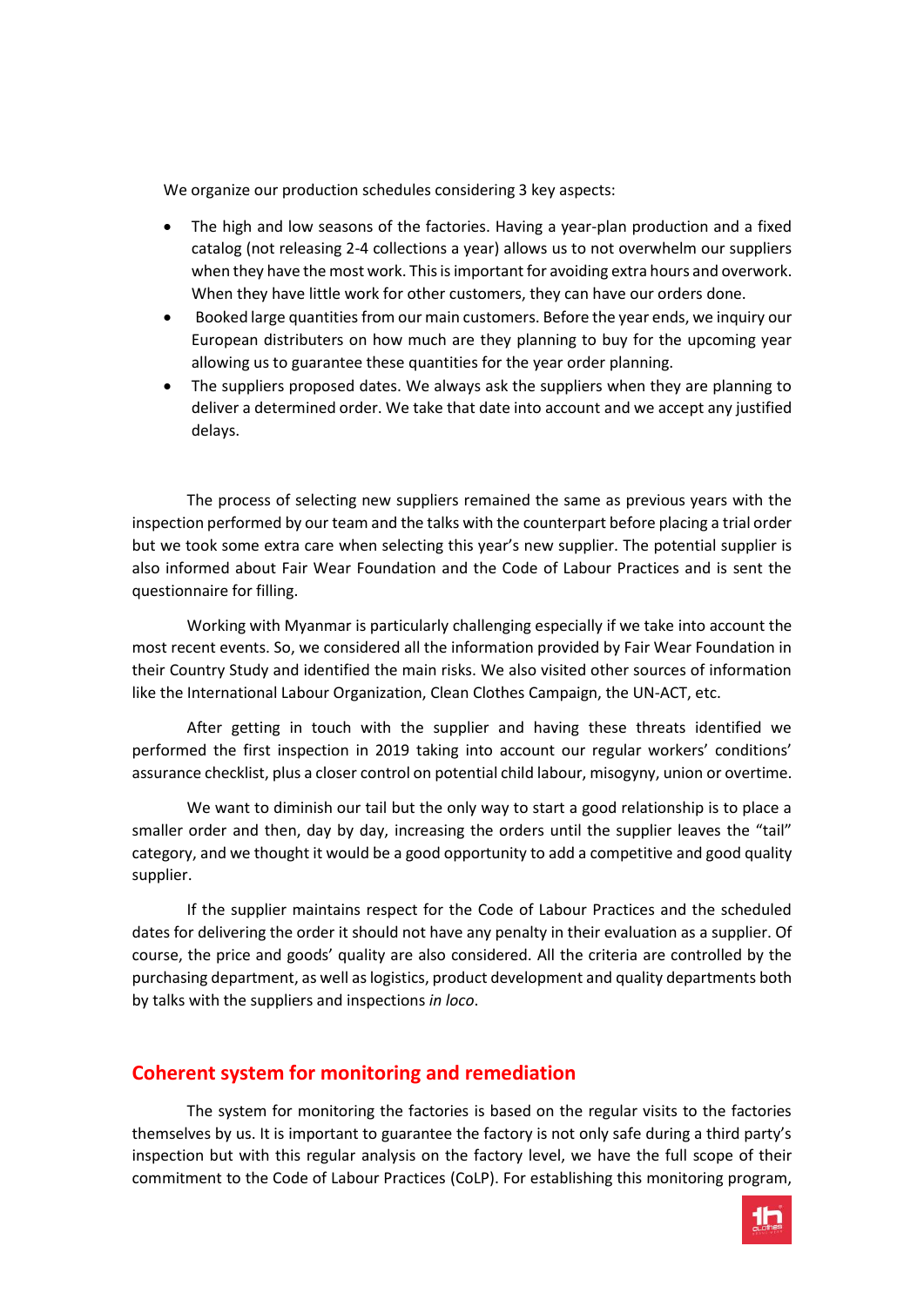we took into account the country studies made by Fair Wear Foundation (FWF) especially to identify the major threats and to be more aware and how to avoid them.

We also ask for audits from other sources like Amfori, Accord, BSCI, Sedex or others in order to get the maximum information on the supplier's compliance.

If we are to receive any complaints or CAPS, we deal with that by maintaining a coherent dialogue with the partners and make them understand the importance of improving workers' conditions and safety at the sites where the garments are actually cut and made.

#### Factory A/Country A

This is our biggest supplier counting for more than 50% of our production. The relation with this supplier, like in previous years, is based on trust and we try to manage every problem they have by talking to them and make them understand our point of view trying to reach a common solution.

This supplier is audited by Sedex, BSCI and they have other customers' certificates of compliance with security and working conditions. On top of that one of our members spends there a lot of time every year making sure everything is ok.

Being such an old supplier without having any complaint to Fair Wear Foundation's line, sends the message they are complying with the Code of Labour Practices even though our inspector keeps on doing regular checks at the factory level.

#### Factory B/Country A

Having grown a lot in last year, this year Supplier B is responsible for more than 10% of our FOB. We are also relying on trust to maintain this relationship.

They are Bangladesh Accord members and were audited by Fair Wear Foundation re responsible for a great part of our woven items.

We do not have any complaint on them regarding working conditions but only on delays. Last year's delays were justified by having a lot of new articles to work on, but this year's had to do with the pandemic situation. We did not cancel any order.

#### Factory C/Country A

This factory is producing fleece items accounting for more than 20% of our FOB and it had some problems regarding not being committed with the scheduled dates suggested by themselves. We had this problem again this year but we blamed the pandemic for it.

They were audited by Fair Wear Foundation and are a member of Accord, BSCI, Sedex, Wrap, among others.

We are distributors of Solo Group, also a member of Fair Wear Foundation and we believe their labour standards are similar to ours.

# **Complaints procedure**

N/A - We haven't got any.